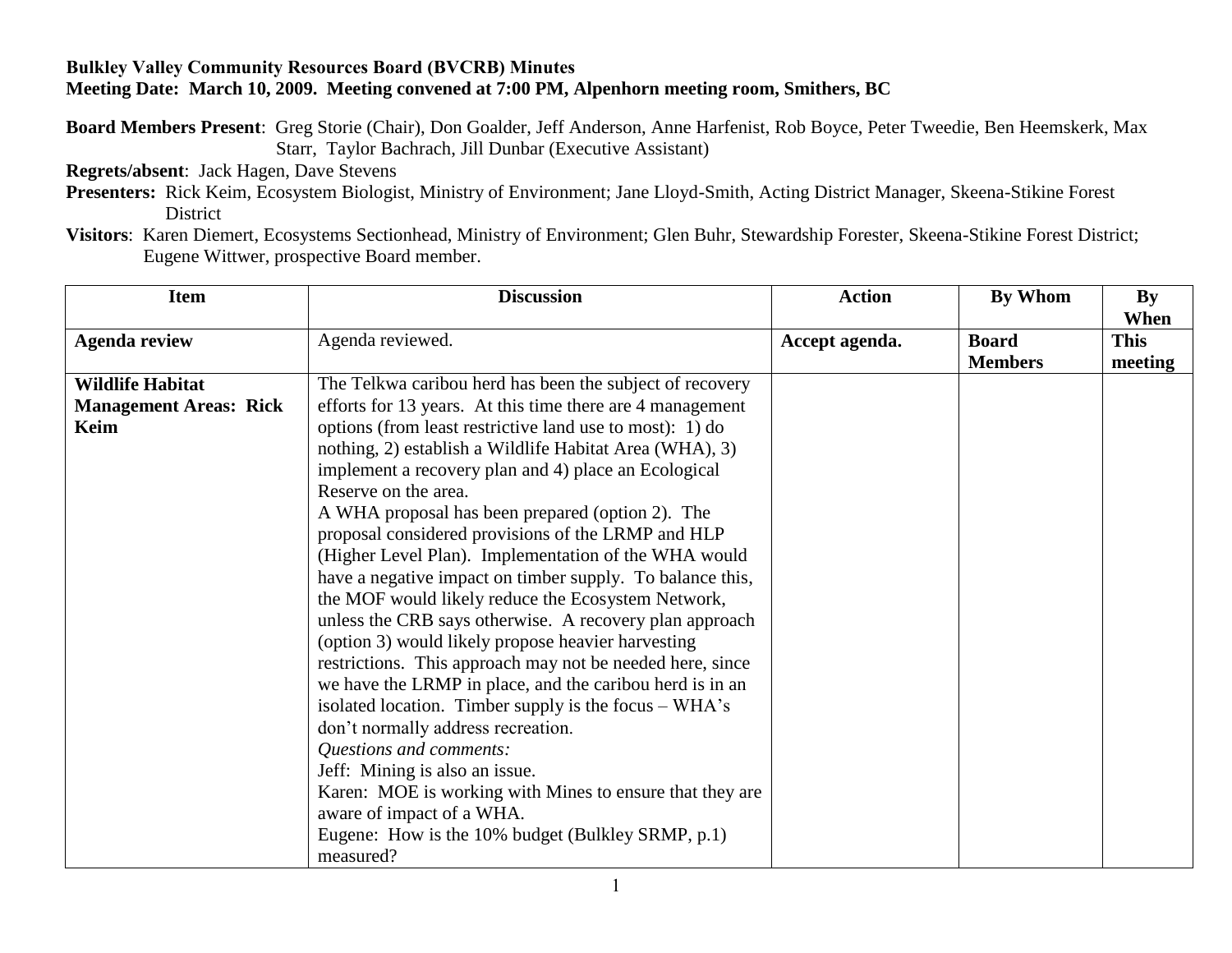| <b>Item</b>                                        | <b>Discussion</b>                                                                                                                                                                                                                                                                                                                                                                                                                                                                                                                                                                                                                                                                                                                                                                                                                                                                                                                                                                                                                                                                                                                                                                                               | <b>Action</b>                                                                                                                                                             | <b>By Whom</b>                 | By<br>When     |
|----------------------------------------------------|-----------------------------------------------------------------------------------------------------------------------------------------------------------------------------------------------------------------------------------------------------------------------------------------------------------------------------------------------------------------------------------------------------------------------------------------------------------------------------------------------------------------------------------------------------------------------------------------------------------------------------------------------------------------------------------------------------------------------------------------------------------------------------------------------------------------------------------------------------------------------------------------------------------------------------------------------------------------------------------------------------------------------------------------------------------------------------------------------------------------------------------------------------------------------------------------------------------------|---------------------------------------------------------------------------------------------------------------------------------------------------------------------------|--------------------------------|----------------|
|                                                    | Glen: Timber supply over the long term.<br>Taylor: CRB should revisit the plan if, for example, the<br>10% isn't enough to maintain biodiversity.<br>Max: Will this really make a difference?<br>Rick: Has based the proposal on historic natural<br>disturbance levels. It is hard to come up with a balanced<br>proposal. Caribou is now an endangered species and<br>government is legally obliged to manage for it.<br>Greg: Board needs to discuss our level of involvement.<br>Next steps: MOF needs to calculate timber impacts and<br>suggested offsets, and present to the Board to review.                                                                                                                                                                                                                                                                                                                                                                                                                                                                                                                                                                                                            | <b>Discuss WHA</b><br>proposal further<br>with regard to<br><b>Board level of</b><br>involvement;<br>review timber<br>impact offset<br>recommendations<br>when available. | <b>Board</b><br><b>Members</b> | As<br>required |
| <b>LRMP Monitoring: Jane</b><br><b>Lloyd-Smith</b> | Monitoring closes the loop of the plan. The 2004 State of<br>the Forest Report looked at every value, and the ultimate<br>result was that there was no risk to values, therefore, no<br>need to report every year. It is designed to be done<br>whenever a Timber Supply Review is carried out (every 5)<br>years, next one 2009). Karen Price and Dave Daust are<br>putting more science to this with their Babine Watershed<br>Monitoring Trust Framework.<br><b>Questions and comments:</b><br>Ben: There hasn't been much communication to Board<br>members about this, which is why it seems like not much is<br>happening.<br>Greg: How do we get other agencies to report on values<br>they are managing for?<br>Eugene: If all agencies had a Framework that would be<br>helpful.<br>Jane: The Babine Framework covers a small area and is<br>helpful but would not be simple to expand to the whole<br>area.<br>Jeff: We are not getting technical on-the-ground detail<br>about water resources. How do we know that all is OK if<br>monitoring or reporting is not being done at that level?<br>Jane: There is a group that is trying to coordinate all<br>groups that are monitoring water quality. |                                                                                                                                                                           |                                |                |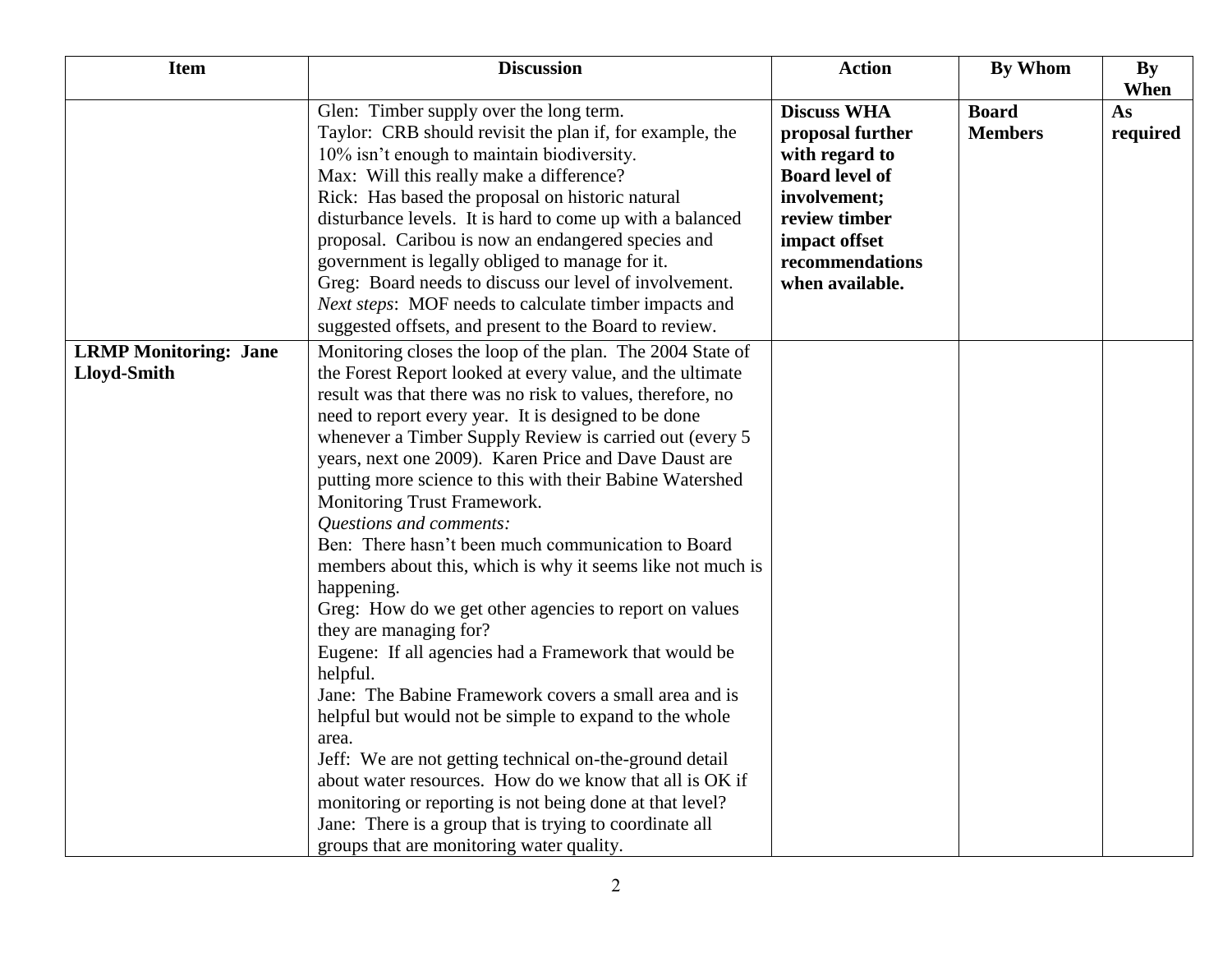| <b>Item</b>                                                     | <b>Discussion</b>                                                                                                                                                                                                | <b>Action</b>                                                 | <b>By Whom</b>                 | <b>By</b><br>When      |
|-----------------------------------------------------------------|------------------------------------------------------------------------------------------------------------------------------------------------------------------------------------------------------------------|---------------------------------------------------------------|--------------------------------|------------------------|
|                                                                 | Greg: We have asked for reports from all agencies via<br>recent letters. The Board needs to discuss this in more<br>detail.                                                                                      | <b>Continue discussions</b><br>of LRMP monitoring<br>efforts. | <b>Board</b><br><b>Members</b> | On-<br>going           |
| <b>Review of minutes of Feb</b><br>10, 2009                     | Minutes discussed.                                                                                                                                                                                               | <b>Minutes accepted as</b><br>presented.                      | <b>Board</b><br><b>Members</b> | <b>This</b><br>meeting |
| <b>Subcommittee</b><br><b>Reports/Issues/Corresponde</b><br>nce | 1. Mining and Energy Development<br>Rob: Some work at Dome Mountain is planned – diamond<br>drilling, underground rehabilitation.<br>2. Recreation                                                               |                                                               |                                |                        |
|                                                                 | Kitseguecla backcountry proposal: Greg: Just a heads<br>up that a referral is in the works for ski trails and a hut in<br>the Kitseguecla valley.<br>3. Forestry, Range and Agriculture                          |                                                               |                                |                        |
|                                                                 | Visual Quality overlay: Ben: Information for all of the<br>province has been compiled. The LRMP has been<br>consulted. There are no major changes except around<br>Babine Lake area, which is being looked into. |                                                               |                                |                        |
|                                                                 | <b>4. LWBC Referrals and Land Tenures</b><br>No new referrals.                                                                                                                                                   |                                                               |                                |                        |
|                                                                 | 5. Water and Fish:<br>No new business.                                                                                                                                                                           |                                                               |                                |                        |
|                                                                 | 6. Monitoring and Land Use Plans<br>Letters to MOE and MOF have been sent. Anne: This<br>should go to other agencies as well. Greg: We should wait<br>until we get responses from MOE and MOF.                   |                                                               |                                |                        |
|                                                                 | The letter requesting that all referrals in the Controlled<br>Recreation Area be sent to the BVCRB has gone out to<br>Terry Pratt.                                                                               |                                                               |                                |                        |